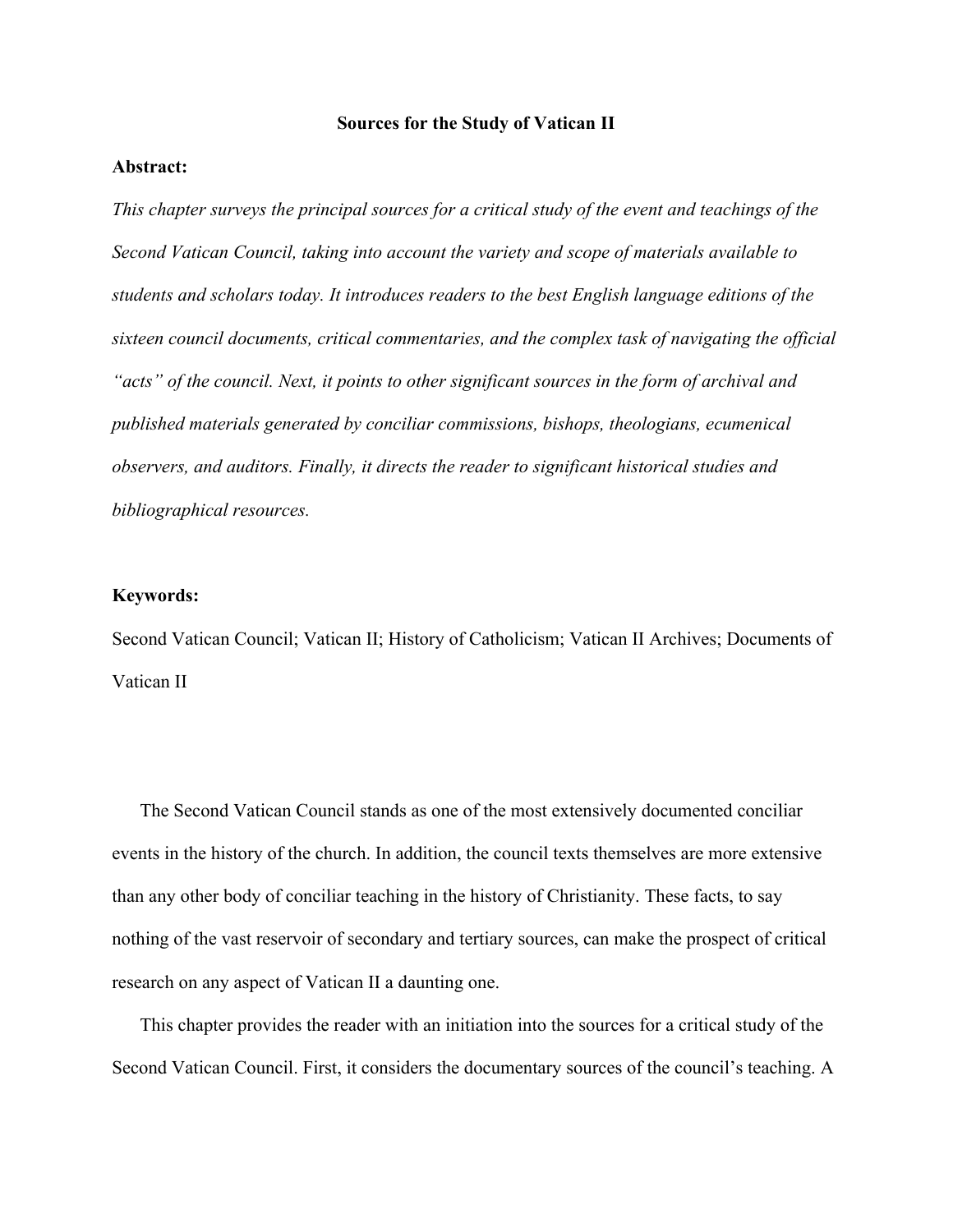brief presentation of the various editions of the sixteen conciliar documents is followed by a consideration of available commentaries that merit consultation for a sound interpretation. Next, an introduction to the complex apparatus of the official "Acts" of the council and to the various synopses available for scholarly research urges researchers to go behind the documents to the council debate, properly speaking. The second section explores the variety of sources left behind by participants of the council: bishops, theologians, auditors, and observers. These provide a unique and unprecedented window into daily events and encounters both within and outside of official meetings. The third section considers the available sources for a general history of the council including chronicles of the conciliar period and later histories, works that explain the role and function of the various conciliar commissions and meetings in the conciliar process, and finally works that introduce council participants. The final section provides a brief overview of bibliographical instruments intended to support the historical and textual study of the conciliar event and its teaching. In this short space it is only possible to provide a thumbnail sketch of the vast array of sources at hand. While this survey is not intended to be exhaustive, it suggests a number of representative works.

### **Documentation**

# **The Sixteen Conciliar Documents**

English-speaking students of the Second Vatican Council are likely familiar with two major translations of the sixteen council documents, both of which were prepared in the wake of the council. Latin was the official language of discourse of the council fathers in the four sessions which met each fall in Rome from 1962 to 1965. It was the language of the preliminary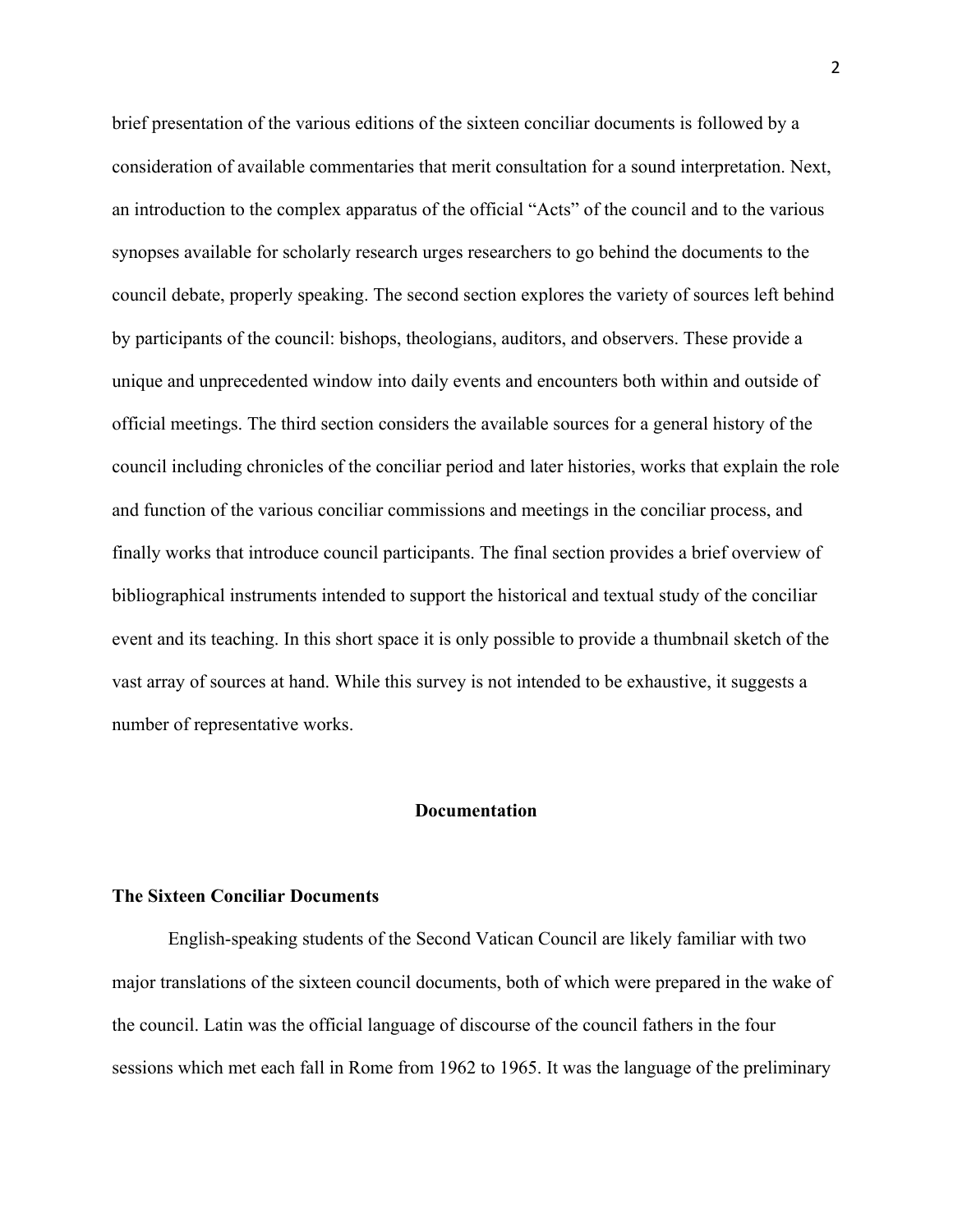drafts or *schemata* and of the official version of the final council documents—four constitutions, nine decrees, and three declarations. The first English language translation was prepared under the editorship of Walter Abbott (*The Documents of Vatican II* [New York: America Press / London: Geoffrey Chapman, 1966]), and included brief introductions to each of the documents by Catholic authors with responses by Protestant and Orthodox scholars. This translation relied on the earliest versions of the council documents that appeared in the *Acta Apostolica Sedis* and the publication of the Vatican news service, *L'Osservatore Romano.* 

A second English translation was prepared a decade later, this one based on the official Latin collection of council documents which by then was published by the General Secretariat of the council in *Sacrosanctum Oecumenicum Concilium Vaticanum II: Constitutiones. Decreta, Declarationes* (*Vatican Council II: The Conciliar and Postconciliar Documents,* ed. Austin Flannery [New York: Costello Publications / Dublin: Dominican Publications, 1975]). The Flannery edition was revised and updated in 1992 and incorporated gender-inclusive language. Translators of this edition were able to consult other existing editions including the Abbott edition and those appearing in French and Italian.

A critical edition with a new translation of the documents of Vatican II appeared in 1990 in the two-volume *Decrees of the Ecumenical Councils* (Washington, DC: Georgetown University Press / London: Sheed & Ward, 1990). The English version of this compendium, originally compiled under the direction of Giuseppe Alberigo, was edited by the British Jesuit Norman P. Tanner.<sup>1</sup> It has the merit of providing the reader with side by side versions of the Latin original and an excellent rendering in English, also employing gender-inclusive language.

<sup>1</sup> G. Alberigo, *et al*, ed. *Conciliorum Oecumenicorum Decreta*, 3rd ed. (Bologna: Istituto per le Scienze Religiose, 1973).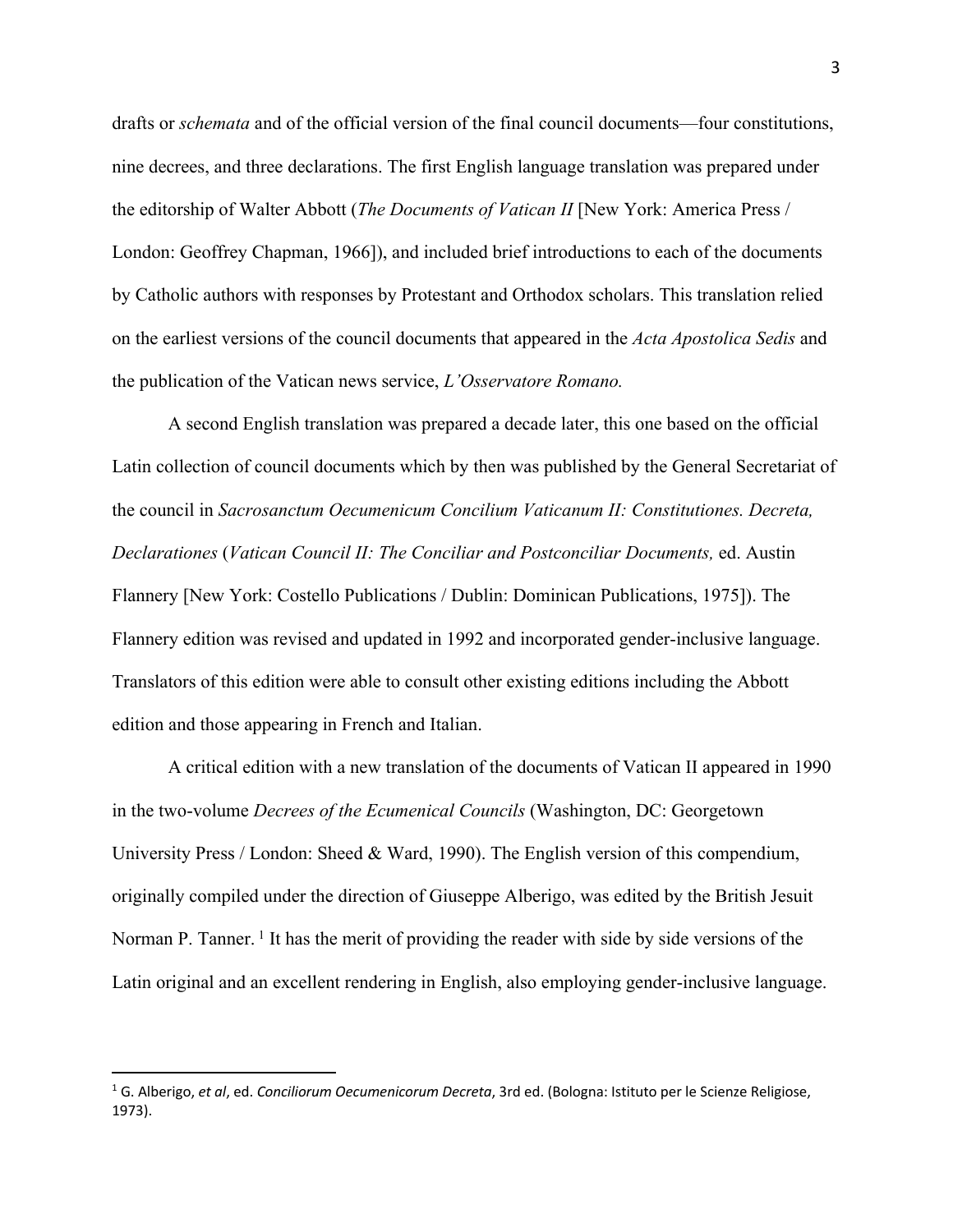This edition also includes helpful indices of references to scriptural, patristic, and conciliar sources.

### **Commentaries on the Council Documents**

The earliest commentaries on the documents of Vatican II make for essential reading as they were written by many participants at the council, often with first-hand knowledge of the elaboration of the conciliar texts. Among the most significant is the five-volume *Commentary on the Documents of Vatican II*, ed. Herbert Vorgrimler (Burns and Oates / Herder and Herder, 1967–1969). This collection, which first appeared in German as a supplement to the *Lexikon für Kirche und Theologie* (Freiburg: Herder, 1966–1968), provides a brief historiography and detailed commentary for each of the sixteen documents.

The postconciliar period also saw the publication of commentaries on individual council documents by theologians who had collaborated in their redaction. Among these, one might consider: Gérard Philips, *L'Église et son mystère au IIe concile du Vatican: Histoire, texte et commentaire*, 2 vols. (Desclée: 1967–1968); *L'Église dans le monde de ce temps: Constitution pastorale* Gaudium et Spes, 3 vols., Unam Sanctam 65, ed. Y. Congar, M. Peuchmaurd, P. Delhaye (Paris: Cerf, 1967); George A, Tavard, De Divina Revelatione: *The Dogmatic Constitution on Divine Revelation of Vatican Council II* (Glen Rock, NJ: Paulist Press, 1966); Gustav Thils, *Le décret sur l'œcuménisme: commentaire doctrinal* (Paris: Desclée de Brouwer, 1965); Pietro Pavan, *La dichiarazione conciliare Dignitatis Humanae a 20 anna della pubblicazione* (Cassale Monferrato: Piemme, 1986).

More recently, scholars have begun to produce new commentaries that take some account of the post-conciliar reception: *Herders theologische Kommentar zum Zweiten Vatikanischen*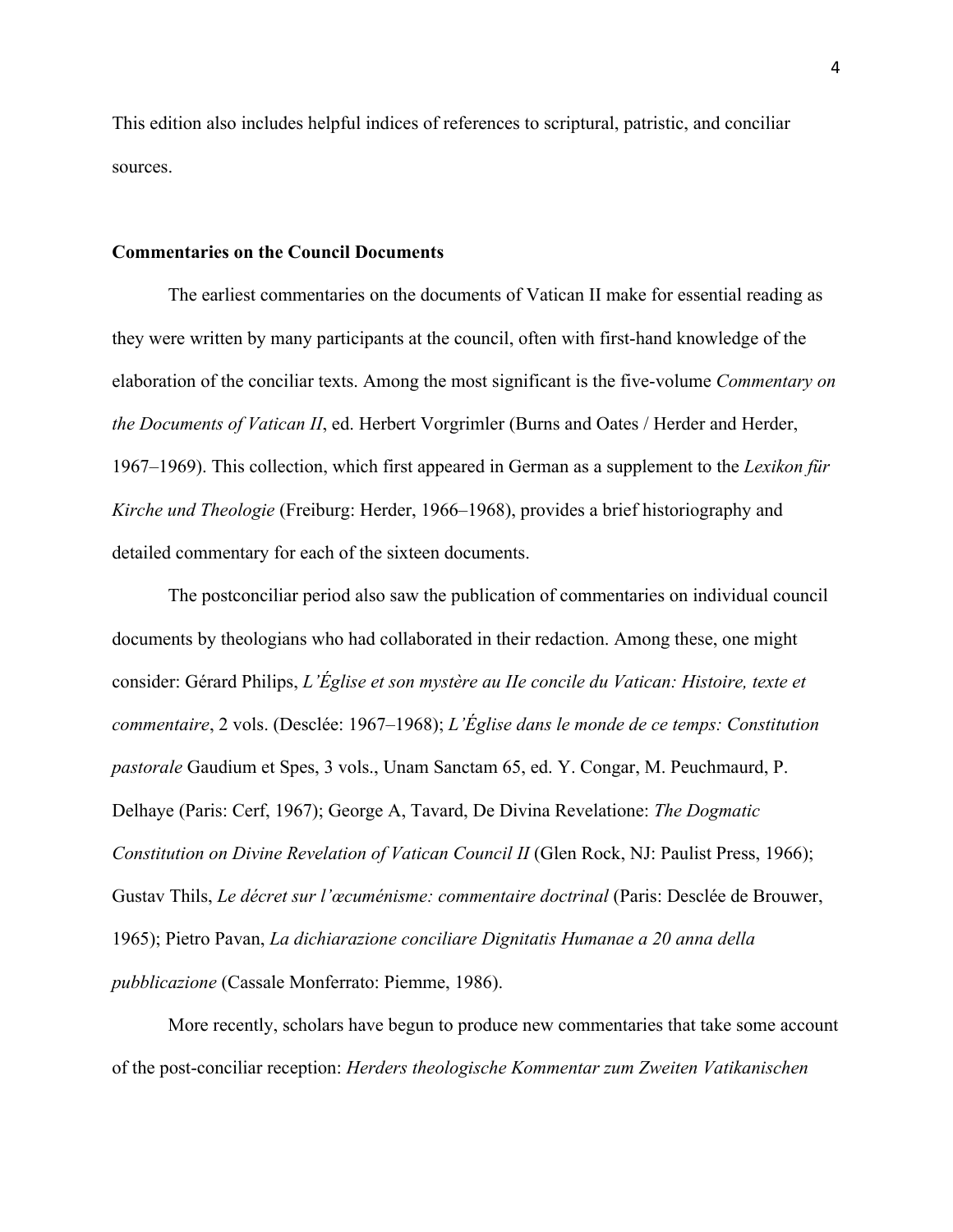*Konzil*, eds. P. Hünermann, J. Hilberath, G. Bausenhart (Freiburg: Herder, 2009); *Commentario ai documenti del Vaticano II*, 6 vols., eds. S. Noceti and R. Repole (Bologna: EDB, 2014–2018); and the *Rediscovering Vatican II* series published by Paulist Press, 2005–2009.

#### **Navigating the** *Acta Synodalia*

Anyone interested in the critical study of the development of the council's teaching will benefit greatly from putting to use those skills acquired in their study of ecclesiastical Latin and consulting the official council proceedings, or the *Acta Synodalia.* Somewhat like the Congressional Record—the official record of the proceedings of the US Congress, or the Acts of Parliament in other democratic systems of government—the *Acta Synodalia* are the official record of the proceedings of the council, a legislative event by the most important governing body in the church. It includes procedural rules, the names of those in attendance, the composition of commissions, the various drafts of conciliar documents, speeches, written remarks, reports, and records of voting. Published over the span of three decades from 1960 to 1991 and filling over fifty volumes, this mass of material is sometimes poorly indexed and can be a challenge to navigate. $<sup>2</sup>$ </sup>

The *Acta* are organized into three series. Each series is divided into several volumes, and each volume has several parts which fill separate folios or bound volumes of material. The first series, *Acta et documenta Concilio Vaticano II apparando. Series I: Antepraeparatoria,* is a compilation of materials from the ante-preparatory period from May 1959 to June 1960. It includes the *vota* (hopes, expectations, and suggested items for the conciliar agenda) of bishops from each continent, from faculties of theology and seminaries, and from the offices of the

<sup>2</sup> For a more detailed presentation, consult G. Lefeuvre, "Les actes du concile Vatican II, I et II," *Revue théologique de Louvain* 11, nos. 2-3 (1980): 186-200; 325-351.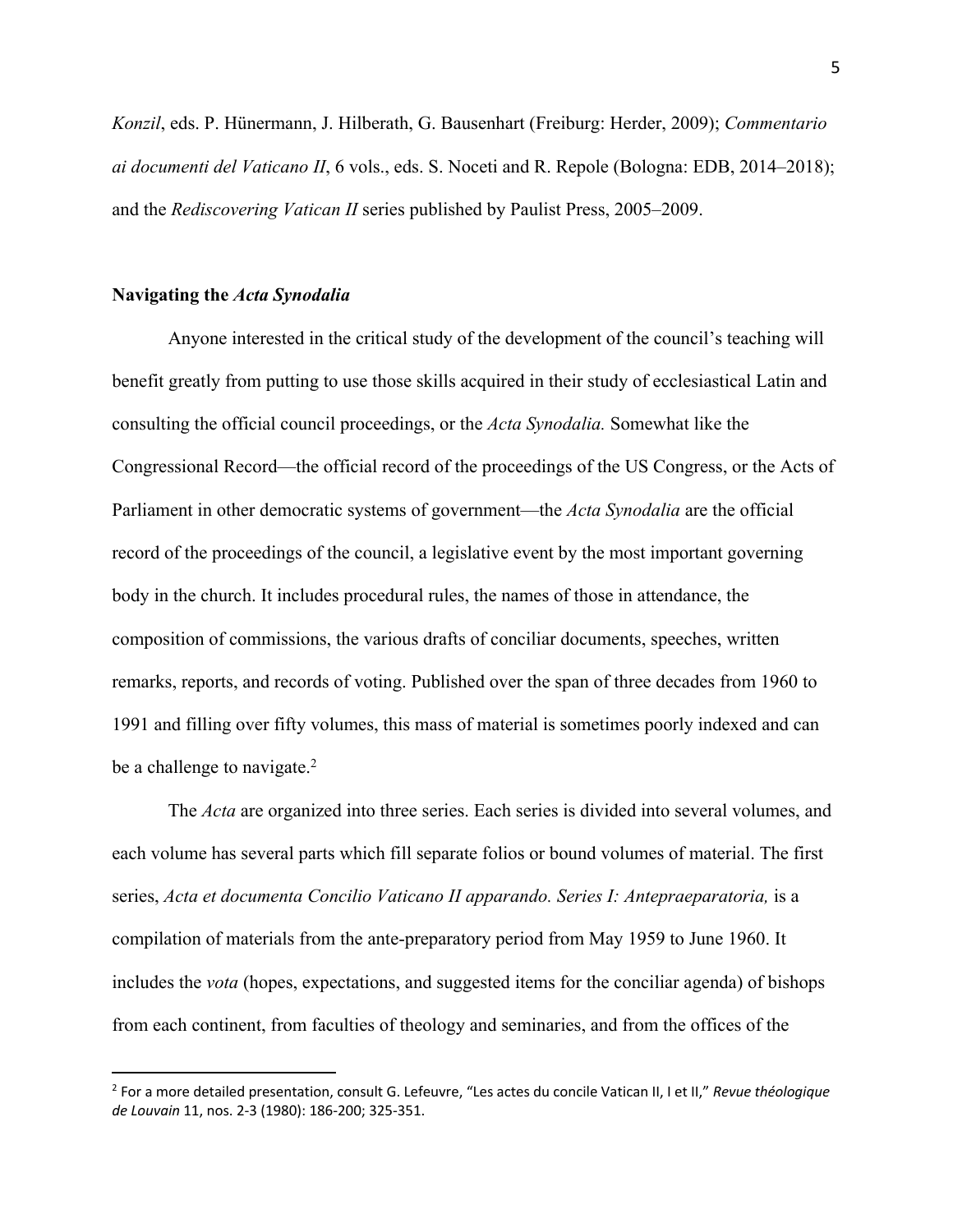Roman Curia. These were submitted in response to a consultation on the conciliar agenda initiated by Pope John XXIII and intended to orient the work of the various preparatory commissions.

The second series, *Acta et documenta Concilio Vaticano II apparando, Series II: Praeparatoria*, covers the official preparatory phase of the council from June of 1960 to September 1962, and is organized into three volumes. The first contains the official acts of Pope John XXIII in this period; the second, the mandates of the ten preparatory commissions—each of which corresponded roughly to existing congregations of the Roman Curia and to two new secretariats—one for Social Communications, the other for the Promotion of Christian Unity; finally, a third volume comprising the proceedings of the Central Commission established to ensure the smooth conduct of the conciliar process under the guidance of the council's Secretary General, Archbishop Pericle Felici.

The third and most comprehensive series, the *Acta synodalia sacrosancti concilii oecumenici Vaticani II*, covers the council proceedings properly speaking from October 11 of 1962 to December 8 of 1965. Materials in these volumes are presented in chronological order, somewhat like a series of minutes for the council meetings of each day, known as "General Congregations." The council met in 168 General Congregations over four years. The proceedings for each year are found in separate volumes, one for each "session" which ranged over the months from September to December of 1962 to 1965: Vol. I: First Session, 1962, 4 parts (AS I/ I-IV); Vol. II: Second Session, 1963, 6 parts (AS II/I-VI); Vol. III: Third Session, 1964, 8 parts (AS III/I-VIII); Vol. IV: Fourth Session, 1965, 7 parts (AS IV/I-VII).

These four volumes of the *Acta Synodalia* fill twenty-five folios and contain different forms of documentation. Most common among them are the *orationes*—the text of the oral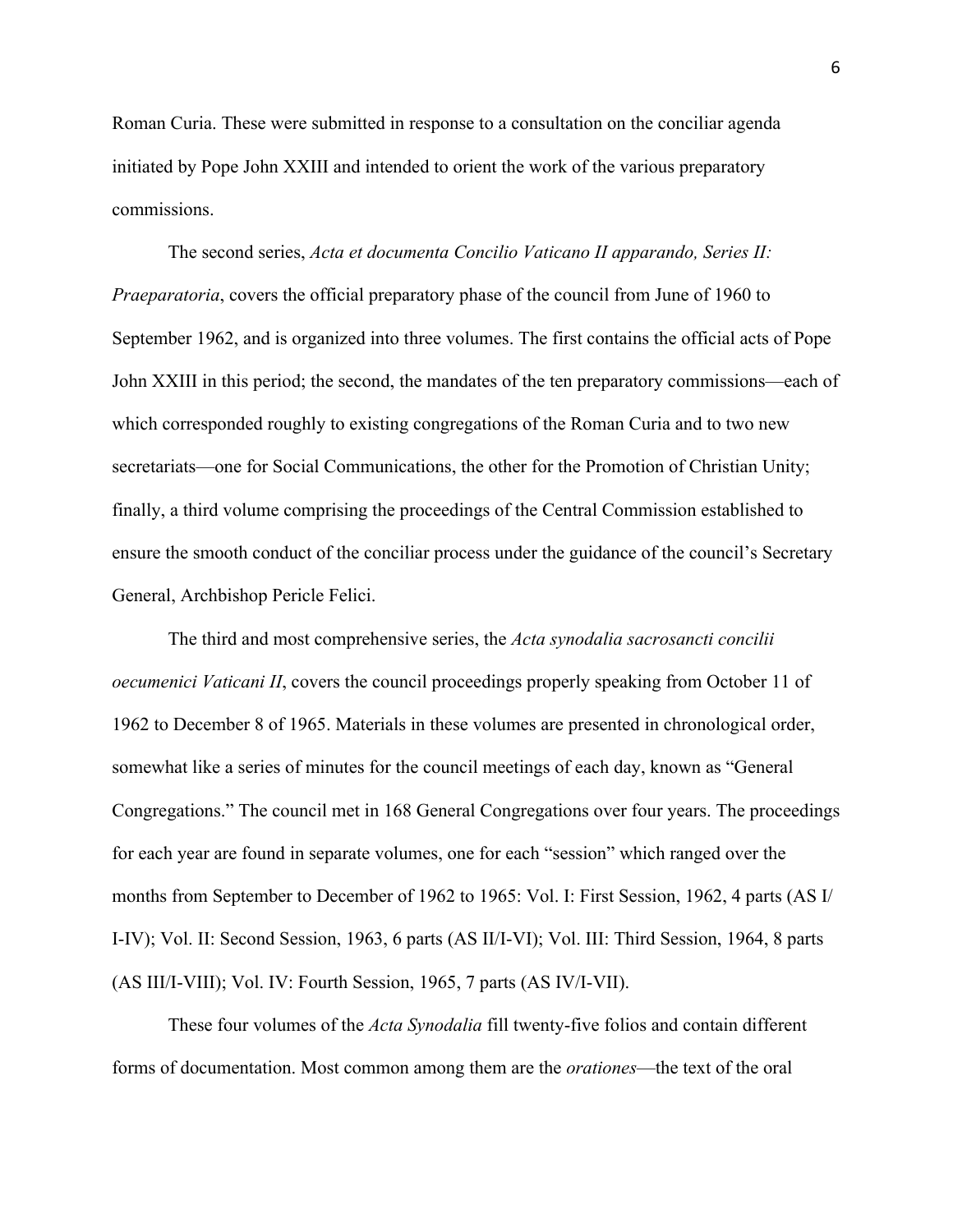interventions or speeches made by the council fathers in favour of a given argument or perspective in their own name, and often on behalf of a group of conciliar bishops. Another significant form of intervention were the *relationes* (*relatio* in the singular) or reports of the conciliar commissions. Presented by bishops designated as *relators* (reporters) by the various conciliar commissions, these reports present the draft documents for debate or deliberation and provide the rationale for the general orientation of each document. Other reports explain the reason for the various revisions made in response to the requests for modifications (*modi*) made by the bishops. Detailed lists of the amendments (*emendationes*) made in response to the written remarks (*animadversiones*) and requests for revision submitted by the council fathers are found in Volumes I and II. Each speech and written request for amendment is attributed to the bishop concerned and given a protocol number. The volume of indices for this series contains a list of the General Congregations and their corresponding dates, a useful bit of information to have at hand.

The three series of *Acta* are generally abbreviated as *ADA*, *ADP,* and *AS* respectively. References to the *Acta Synodalia* include the volume number – a reference to one of the four council sessions – and the "part" or bound folio. By way of example: *AS* I/III refers to the first session (*periodus prima*), part III (*pars* III), and contains material from General Congregations XIX–XXX (14–30 November 1962). The *Acta* are now available in a searchable digital format at archive.org.

A valuable instrument for exploring the development of the council documents is found in a series of synopses prepared by Francisco Gil Hellin. These place the various draft schemas side by side. A useful set of notations refers the reader to the speeches and written remarks made by the conciliar bishops which inspired the various revisions of each draft. The full text of these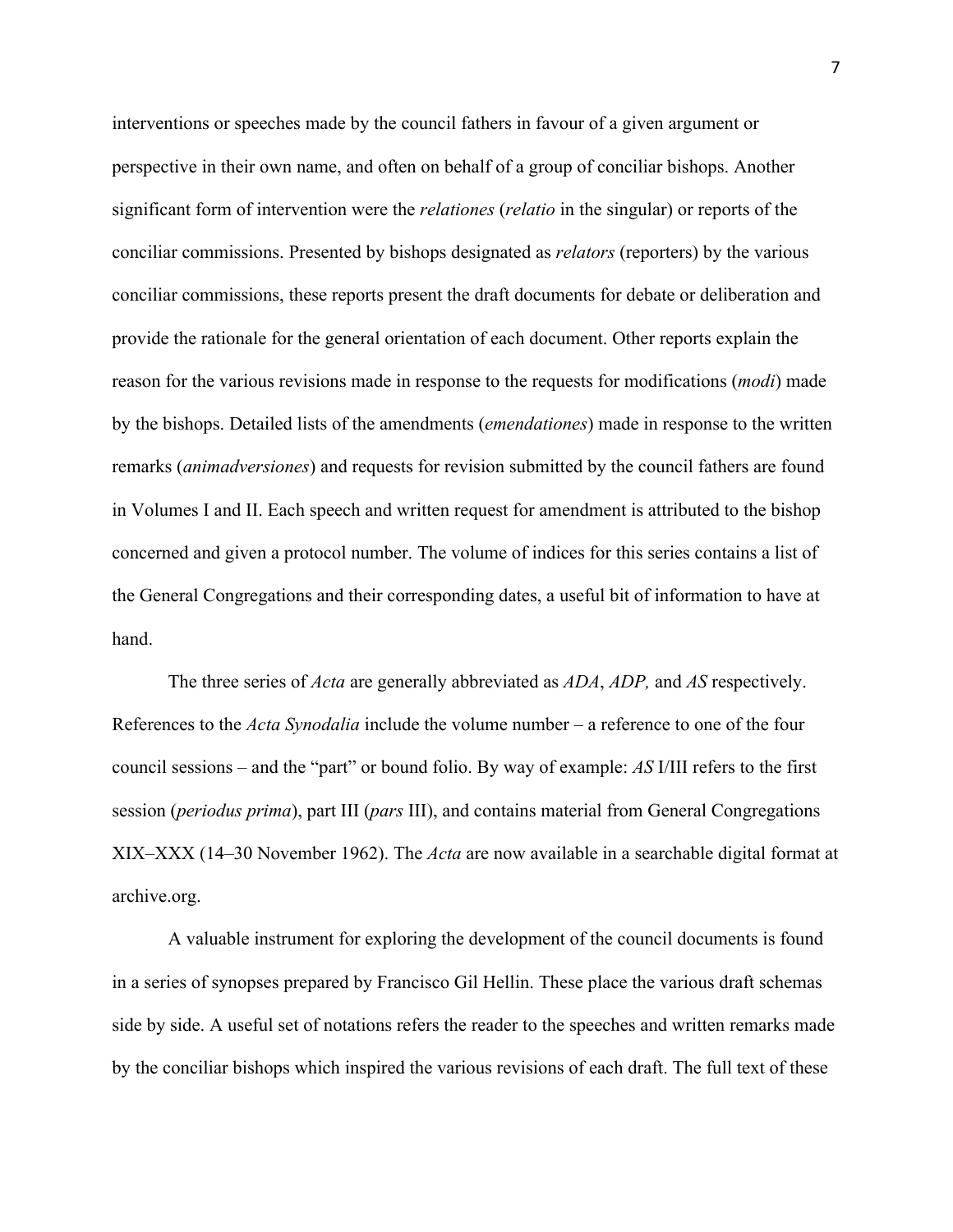interventions is compiled in the same volume with the protocol numbers that appear in the official *Acta.* Six volumes have appeared to date, including: *Synopsis. Constitutio Dogmatica de Divina Revelatione "Dei Verbum"* (1993); *Synopsis. Constitutio Dogmatica de Ecclesia "Lumen Gentium"* (1995); *Synopsis. Decretum de Presbyterorum Ministerio et Vita "Prebyterorum Ordinis."* (1996); *Synopsis. Constitutio Pastoralis "Gaudium et Spes"* (2003); *Synopsis. Constitutio de Sacra Liturgia "Sacrosanctam Concilium"* (2005); and *Synopsis. Decretum de Oecumenismo "Unitatis Redintegratio"* (2006) (all published by Libreria editrice vaticani, Citta de Vaticano). These synopses have the advantage of enabling the reader to find all pertinent documentation in a single volume, rather than having to consult multiple volumes of the *Acta.*

### **Archival Sources and Inventories**

A still under-utilized source of primary data is the archival material held in the official Archives of Vatican II located in the Vatican Secret Archives in Rome. In 1966 to 1967 the documentation of the various Conciliar Commissions and Secretariats, with the exception of the Secretariat for the Promotion of Christian Unity, were gathered together into a single archive in the Vatican. Since then the long process of cataloguing these materials has resulted in an inventory of seventeen volumes. While the work of cataloguing continues, the archive is now open to scholars and researchers. Piero Doria, chief archivist of this special collection, has helpfully described in detail the development of the Archives of Vatican II and their significance.<sup>3</sup>

## **Eye-Witness Accounts of the Conciliar Event**

<sup>3</sup> Piero Doria, "L'Archivio del Concilio Vaticano II: Storia e Sviluppo [The Archives of Vatican II: History and Development]," *Annuario de Historia de la Iglesia* 21 (2012): 135-155.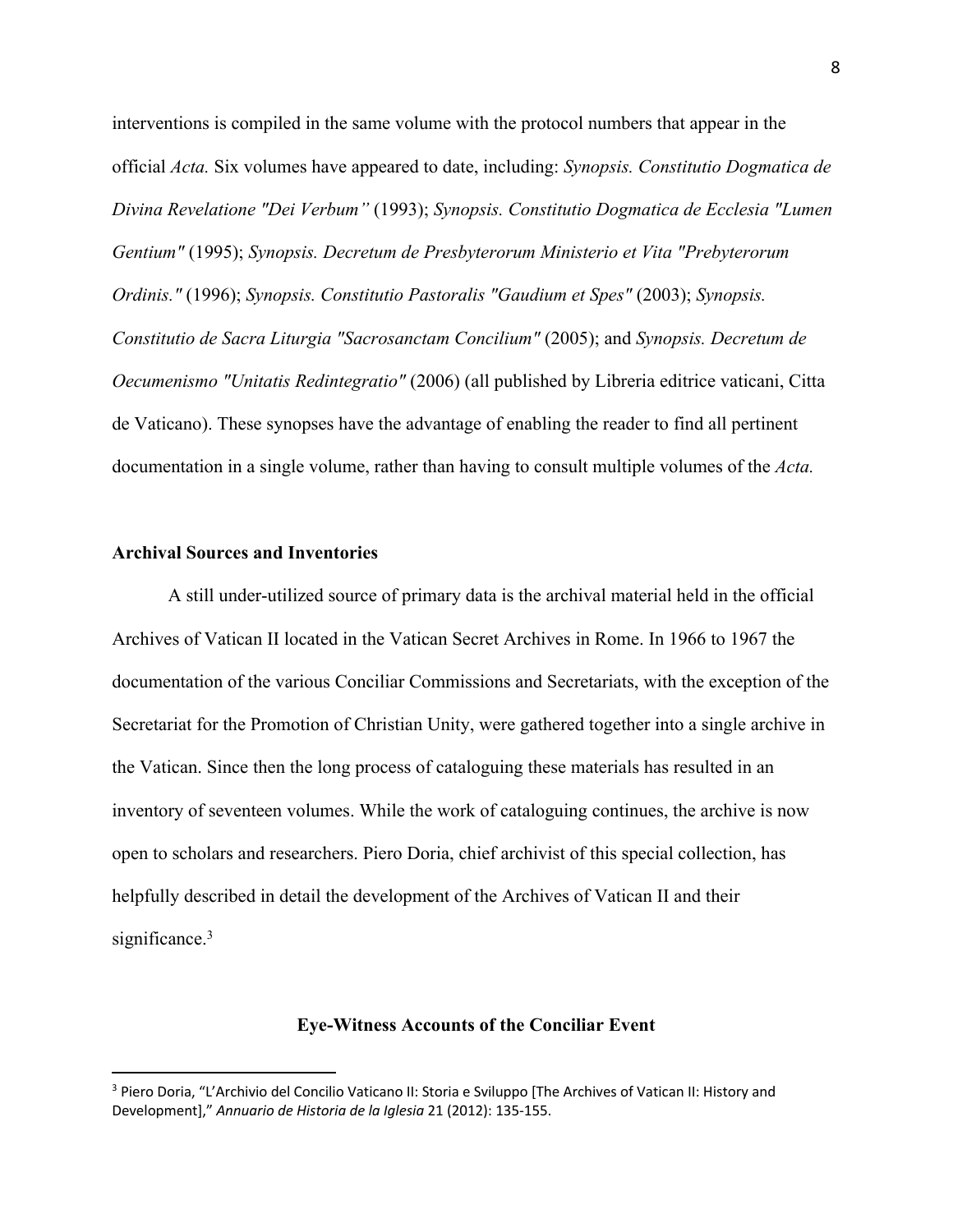Around the world the conciliar papers, notes, and diaries of individual bishops and theologians await the attention of knowledgeable investigators in research centres, diocesan, and personal archives. Massimo Faggioli and Giovanni Turbanti have helpfully taken stock of many existing archives in *Il concilio inedito: Fonti del Vaticano II* (Bologna: Il Mulino, 2001). In the case of the more significant collections, scholars may consult published inventories containing catalogues and brief descriptions of available archival materials. By way of example, complete inventories can be found in *Carnets conciliares de Mgr Gérard Philips, secrétaire adjoint de la commission doctrinale*, eds. L. Declerck and Cl. Soetens (Leuven: Peeters, 2006), and P. Fontaine, *Inventaire des archives conciliaires du Fonds Paul-Émile Léger* (Outremont: Editions des Partenaires, 1995). Both of these figures played important roles in the leadership of the council. With the passing of the generation of eye-witnesses to Vatican II, more archival materials have become available. The work of cataloguing these materials and the preparation of new inventories is proceeding apace.

A full telling of the story of Vatican II is enriched by the personal accounts of the protagonists. Alberto Melloni has written on the significance of personal journals as a source for scholarly research on Vatican II and provides a helpful typology of personal journals, diaries, and memoirs.4 While personal notes and journals are admittedly subjective, they nonetheless provide important insights into the complexity and the humanity of the conciliar process. Their accounts of meetings, conversations, and encounters in the wings of the conciliar assembly can help to clarify the chronology of events, shed light on the dynamics of personal interactions, and illuminate the clash and convergence of theological and pastoral concerns. Today we have access

<sup>4</sup> Alberto Melloni, "Introduction: Private Journals in the History of Vatican II," in Marie-Dominique Chenu, *Vatican II Notebook*, trans. Paul Philibert (Adelaide: ATF Theology, 2015), 1-56.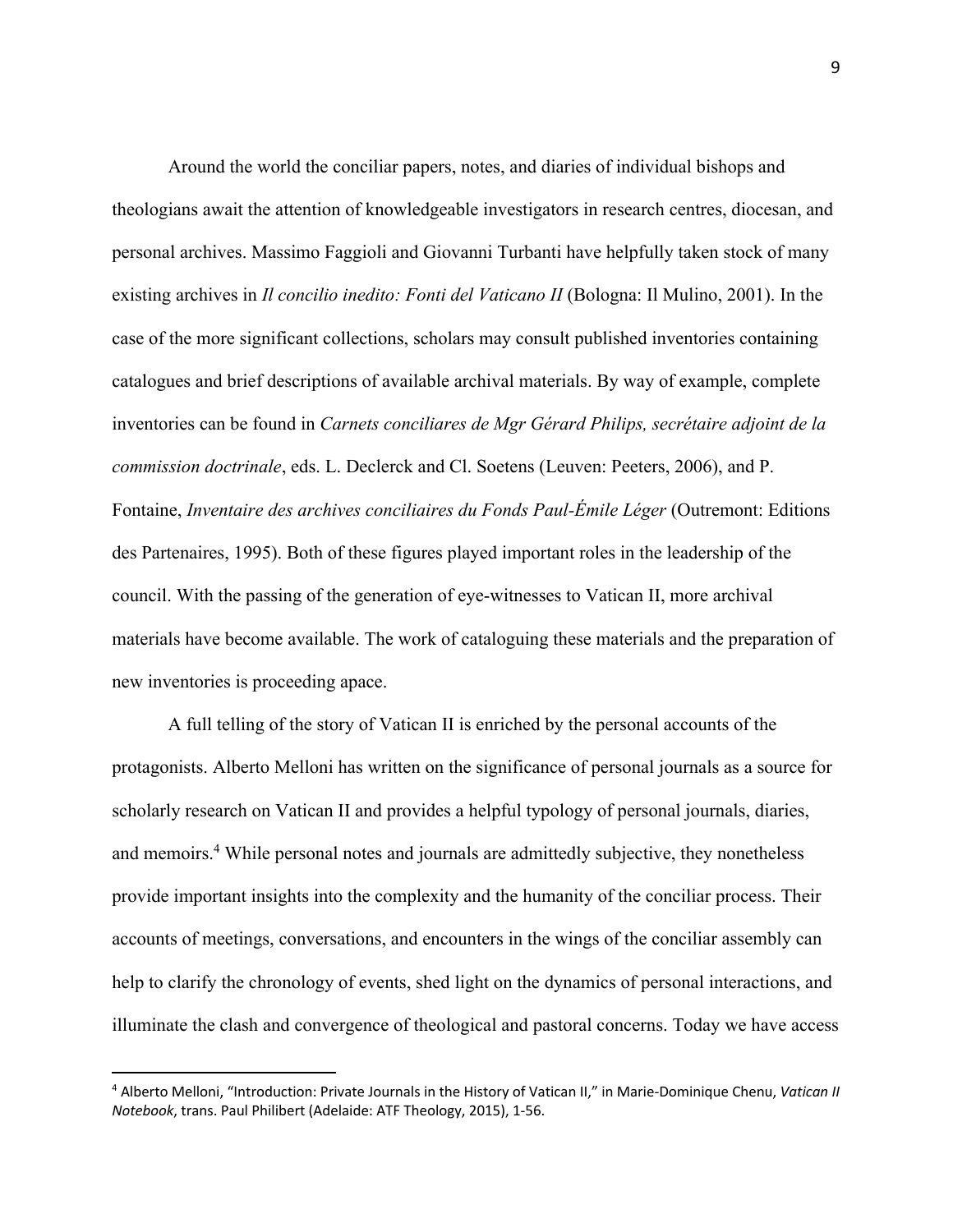to the personal journals of many council fathers, of theologians who served as expert advisors to the various commissions and to individual bishops, or of lay and religious auditors. Ecumenical observers kept personal diaries and produced official reports following each session for their delegating church bodies.

# **Council Fathers**

While a good number of council fathers have left behind important personal journals and notes, many remain in archival form and have yet to be published. Some have been inventoried. Recent publications include the memoirs of Cardinal Léon-Joseph Suenens, Archbishop of Mechelen-Brussels, *Mémoires sur le Concile Vatican II*, ed. Werner van Laer (Leuven: Peeters, 2014), and the council daybook and notes of Cardinal Julius Döpfner, Archbishop of Munich, *Konzilstagebücher, Briefe und Notizen zum Zweiten Vatikanischen Konzil*, Schriften des Archives des Erzbistums München und Freising, Band 9 (Schnell und Regensburg: Steiner, 2006). Both men served on the Central Preparatory Commission, the Coordinating Committee of the Council, the Secretariat for Extraordinary Affairs, and were two of the four Moderators appointed by Pope Paul VI in 1963 to guide the council proceedings.

Archival notes and personal diaries form the basis of a number of publications that provide insight into the role of other important protagonists including: Cardinal Alfredo Ottaviani, Secretary of the Holy Office and President of the council's Doctrinal Commission (E. Cavaterra, *Il prefetto del Sant'Ufficio.* [Milano, Mursia, 1990]); Cardinal Augustin Bea, President of the Secretariat for the Promotion of Christian Unity (S. Schmidt, *Augustin Bea: The Cardinal of Unity* [New Rochelle, NY: New City, 1992]); and Cardinal Giuseppe Siri, a vocal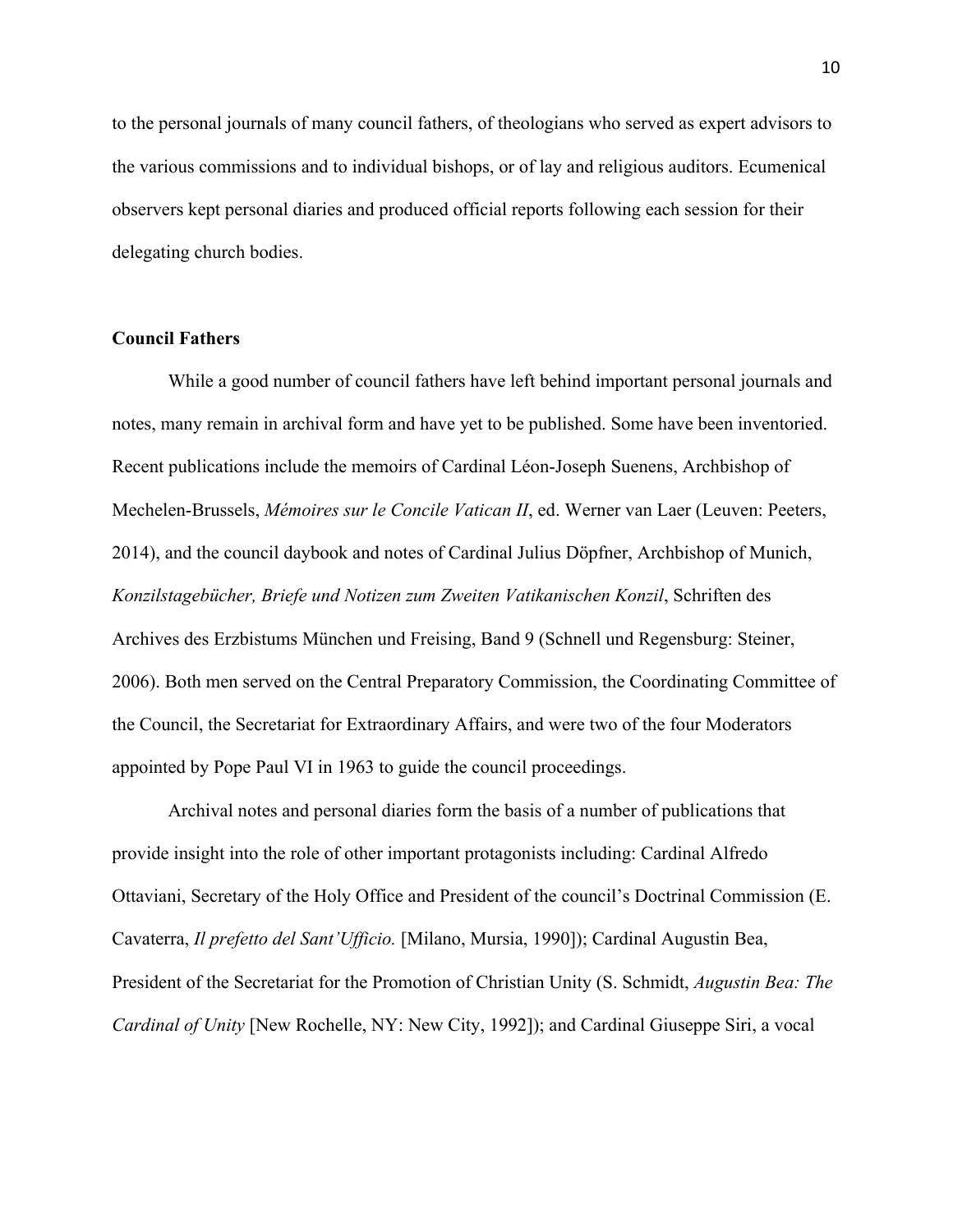member of the conciliar minority (B. Lai, *Il papa non eletto: Giuseppe Siri, cardinale di Santa Romana Chiesa* [Roma e Bari: Laterza, 1993]).

### **Conciliar Theologians**

A valuable resource for the background of the theological debates at the council are the journals and diaries of the *periti*, consultants to the conciliar commissions and to individual bishops. Many had a hand in drafting portions of the council documents or in crafting the texts of the oral and written interventions of the bishops. Perhaps the most detailed daily account of the inner workings of the council is to be found in Yves Congar's *My Journal of the Council*, (Collegeville, MN: Liturgical Press, 2012) (original version: *Mon journal du concile* [Paris: Cerf, 2002]). A remarkable document of over 900 pages, his penetrating insights shine a light on the true character of the men around him and on the crushing workload borne by the commission members in formal meetings, informal lectures, and working groups.

One finds a more sober and sparing outline of the business of the council chronicled in Latin in the daybooks of Sebastian Tromp, Secretary of the Doctrinal Commission (*Konzilstagebuch Sebastian Tromp mit Erläuterungen und Akten aus der Arbeit der Theologischen Kommission. II Vatikanisches Konzil*, ed. A. von Teuffenbach, 3 vols. [Pontificia Universita Gregoriana / Bautz Velag, 2006, 2011, 2014]). The perspectives of Henri de Lubac fill two substantial volumes (*Vatican Council Notebooks*, 2 vols. [San Francisco: Ignatius, 2015]; original version: *Carnets du Concile*, 2 vols. [Paris: Cerf, 2007]), while the brief notes of Marie-Dominique Chenu cover only the first two conciliar sessions (*Vatican II Notebook* [Adelaide: ATF Theology, 2015]; original version: *Notes quotidiennes au Concile* [Paris: Cerf, 1995]).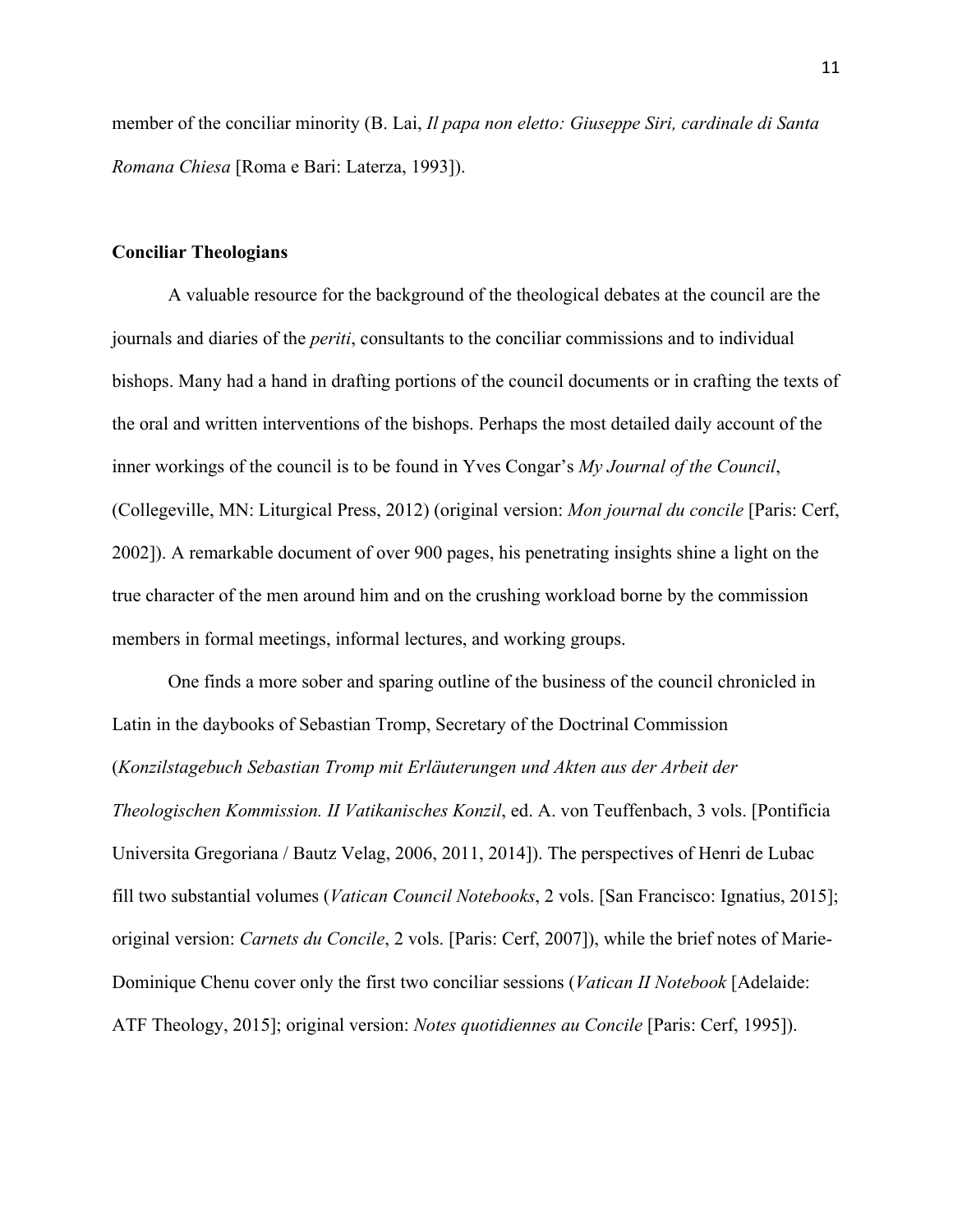# **Ecumenical Observers**

Over the span of four years no less than 174 official non-Catholic observers and guests took part in the conciliar assembly. Their numbers expanded with each successive session of the council, from fifty-four in the first session to 116 in the fourth. While not permitted to vote nor to speak *in aula*, they followed each General Congregation closely with the help of simultaneous translation. On Tuesday afternoons they attended meetings organized by the Secretariat for Promoting Christian Unity where bishops and theologians explained the significance of the draft texts under discussion. These meetings developed into a forum for frank exchanges with the observers, whose concerns were often relayed to the council floor by sympathetic bishops and members of the Secretariat. Many observers published personal accounts and relayed reports back to their churches and world-wide confessional families. Mauro Velati has drawn from many available archival sources to provide a balanced account of the significant contribution of the observers throughout the council.<sup>5</sup>

Among the more comprehensive accounts by the ecumenical observers, one might consider the reports provided to the Central Committee of the World Council of Churches and published in *The Ecumenical Review* (1962–1966) by Lukas Vischer, a Swiss Reformed theologian and Director of the Faith and Order Commission, and by the Greek Orthodox theologian and director of the Ecumenical Institute of Bossey, Nikos Nissiotis. A significant delegation from the Anglican Communion was supported by the establishment of a new Anglican Centre in Rome. Their work is reflected in a volume, *Observing Vatican II: The Confidential Reports of the Archbishop of Canterbury's Representative, Bernard Pawley, 1961- 1964* (Cambridge, UK: Cambridge University Press, 2014). Others penned more personal

<sup>5</sup> Mauro Velati, *Separati ma Fratelli: Gli osservatori non cattolici al Vaticano II (1962-1965)* (Bologna: Il Mulino, 2014).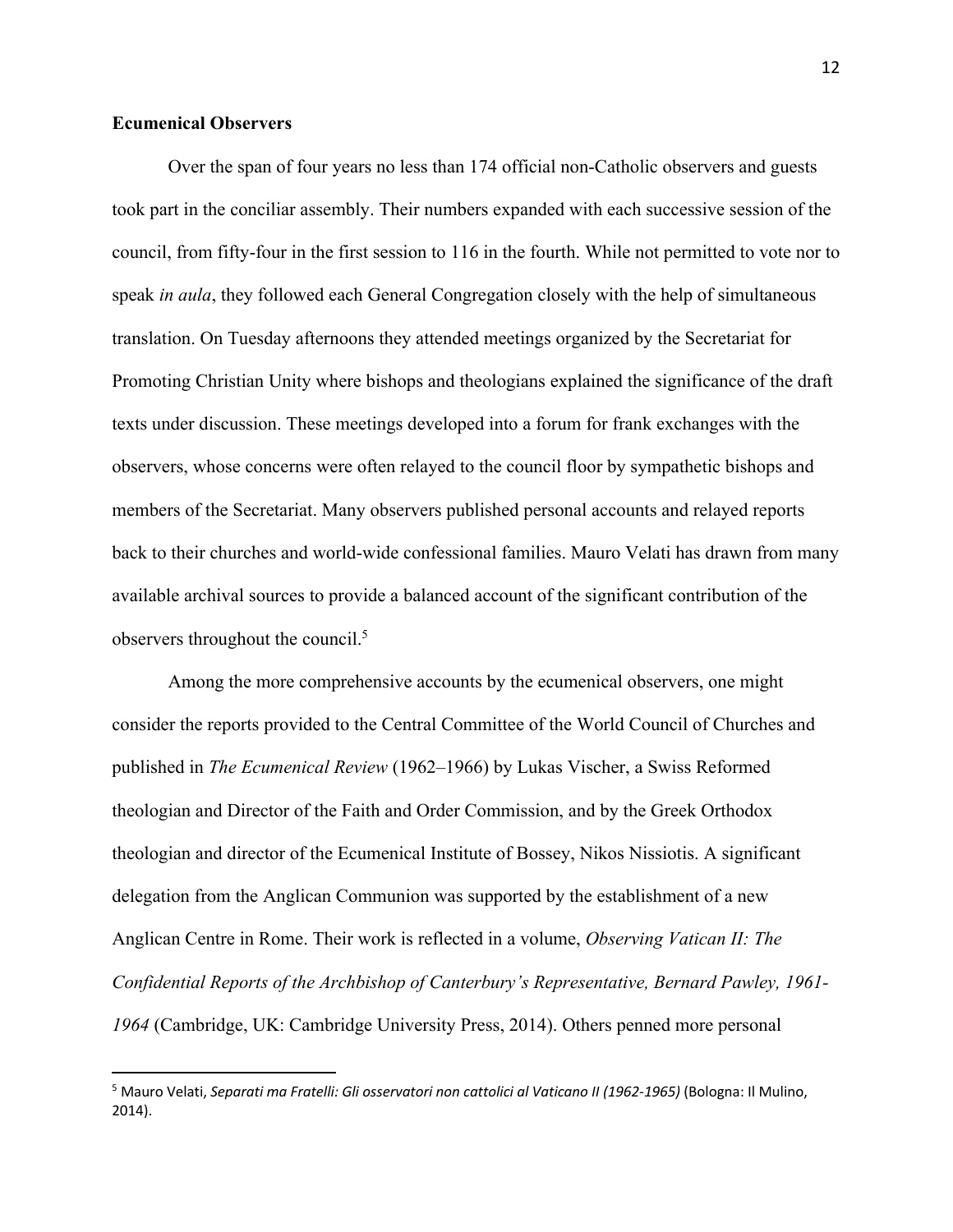accounts, including Edmund Schlink, representative of the Evangelical Lutheran Church of Germany, *Nach dem Konzil* (Göttingen: Vandenhoeck u. Ruprecht,1966); Hébert Roux, representative of the World Alliance of Reformed Churches, in *Foi et Vie* (1963–1965); and the American Albert Outler, representing the World Methodist Council, *Methodist Observer at Vatican II* (Westminster, MD: Newman Press, 1967), to name but a few.

#### **Lay Auditors**

The laity were represented from the second session of the council in 1963 by thirteen male auditors chosen for their experience in the leadership of international Catholic organizations, many of them connected to the Standing Committee of International Congresses for the Lay Apostolate (COPECIAL) and the Conference of International Catholic Organizations. Twenty-nine men in all would participate in this or in subsequent sessions. Beginning with the third session they were joined by ten religious and thirteen lay women, also selected for their role in international organizations for the laity, the family, and for women religious. They contributed both directly and indirectly to commissions responsible for the drafting of the Decree on the Apostolate of the Laity, *Apostolicam Actuositatem*, and of schema XIII, the basis of the council's Pastoral Constitution on the Church in the Modern World, *Gaudium et Spes.* On six occasions laymen addressed the council fathers on matters pertaining to ecumenism, poverty, and the apostolate of the laity. First to address the council fathers were the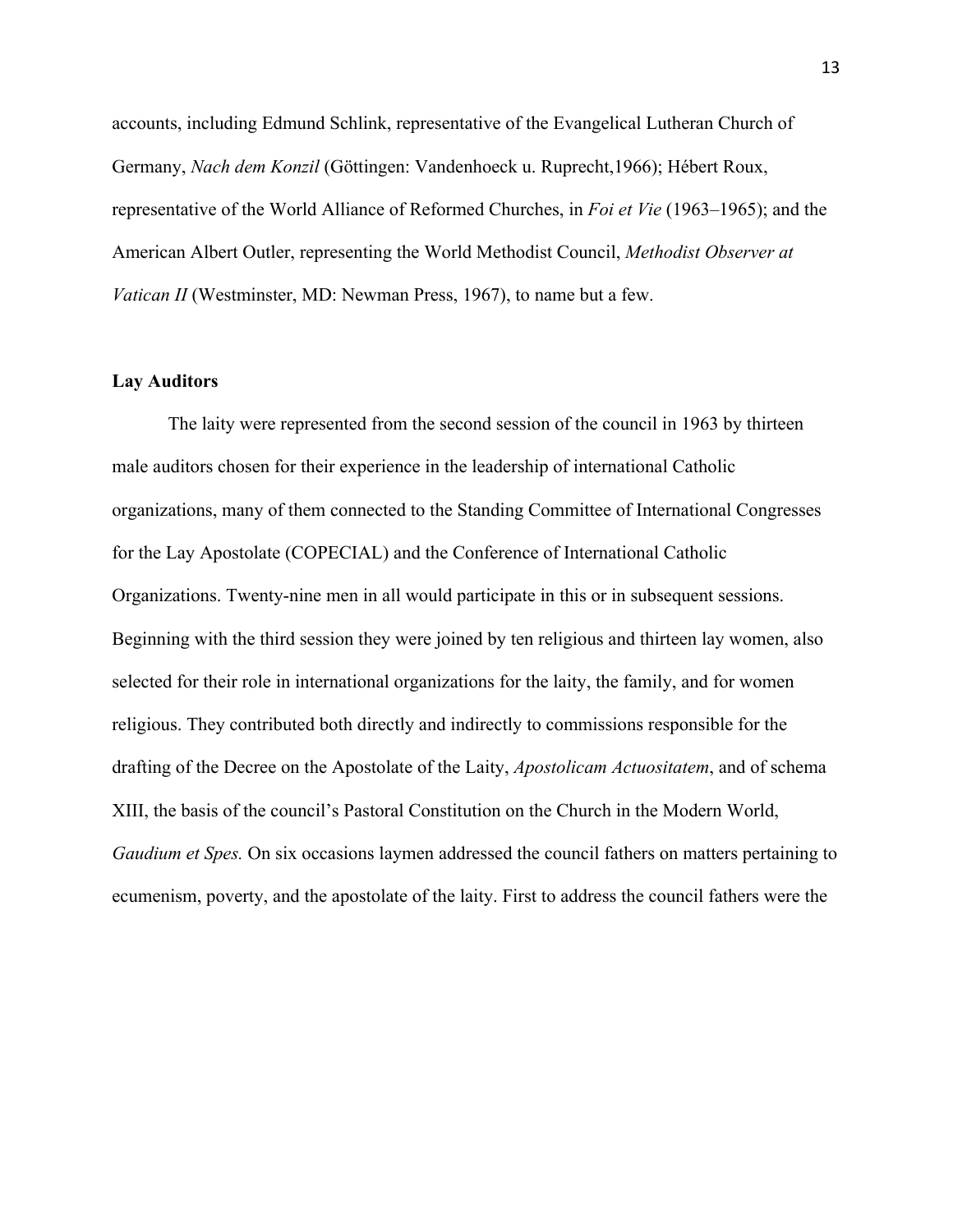French philosopher, Jean Guitton<sup>6</sup> and the Italian President of COPECIAL, Vittorino Veronese, who spoke on December 3, 1963.<sup>7</sup>

Although they worked closely with their male counterparts, women auditors were not permitted to address the council. The full story of their participation and influence has yet to be told. The Australian Rosemary Goldie, a leading member of COPECIAL and one of the most active lay auditors, would be appointed as Undersecretary of the new Pontifical Council for the Laity in 1967. <sup>8</sup> Maria Pillar Bellosillo, president of the World Union of Catholic Women's Organizations and a leading proponent of Catholic Action in Spain, exercised considerable influence. <sup>9</sup> Carmen McEnroy produced a first survey on the participation of women at Vatican II in the mid-nineties, *Guests in their Own House: The Women of Vatican II* (New York: Crossroad, 1996). More critical studies have begun to emerge, including the collections found in *"Tantum Aurore Est." Donne e Concilio Vaticano II,* eds. M. Perroni, A. Noceti, A. Melloni,

(Berlin: Lit Verlag 2012) and *Katholikinnen und die Zweite Vatikanischen Konzil: Petitionen, Briefe, Fotografien*, eds. Regina Heyder und Gisela Muschiol (Münster: Aschendorff, 2018).

# **The Council in Context**

### **Chronicles**

<sup>6</sup> Jean Guitton, *Regard sur le concile* (Paris: Aubier, 1963); English translation: *Guitton at the Council: A Layman's Appraisal and Predictions* (Chicago: Franciscan Herald Press, 1964).

<sup>7</sup> F. Malgeri, C. Casula. R. Franch *et al, Vittorino Veronese dal dopoguerra al Concilio: un laico nella Chiesa e nel mondo.* Atti del convegno di studi promosso dall'Istituto Internazionale J. Maritain, l'Istituto Luigi Sturzo e l'Istituto Paolo Vi di Roma. Roma, 7-8 maggio 1993 (Rome: AVE, 1994).

<sup>8</sup> Rosemary Goldie, "La participation des laïcs aux travaux du concile Vatican II," *Revue des sciences religieuses* 62, no. 1 (1988): 54-73.

<sup>9</sup> M. Salas Larrazabal and T. Rodriguez de Lecea, *Pilar Bellosillo: Nueva imagen de mujer en la Iglesia* (Madrid: Acción Católica Española, 2017).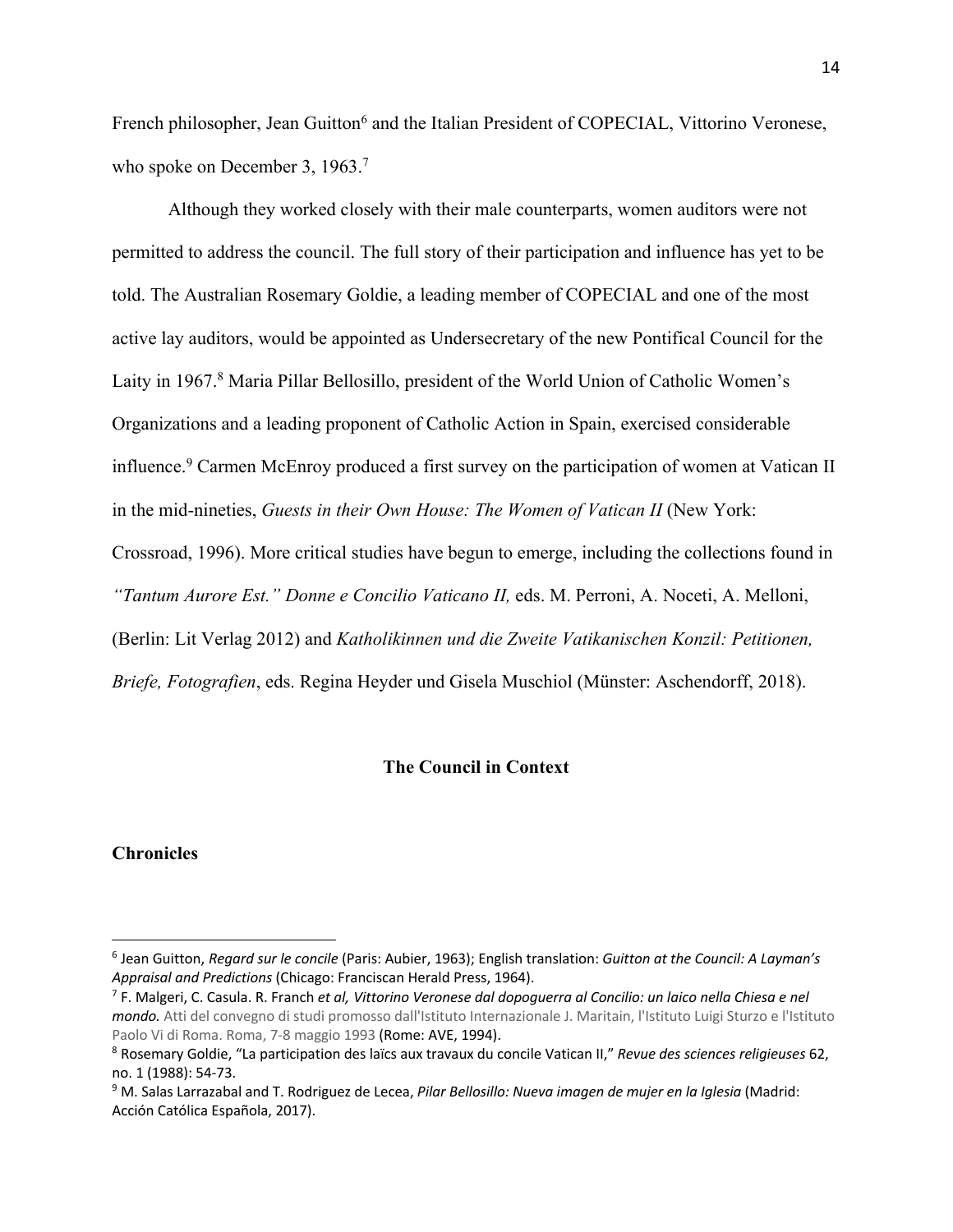The Second Vatican Council was a significant media event, capturing the world's attention at the very moment that satellite communications became possible and televisions had become affordable to middle-class families in the developed world. Religious and secular journals included regular chronicles, interviews, and journalistic accounts that traced the progress of conciliar debate. Among the most readable were the "Letters from Vatican City" that appeared in *New Yorker* magazine from the pen of the American Redemptorist, Francis Murphy (a.k.a. Xavier Rynne), now reprinted in *Vatican Council II* (Maryknoll, NY: Orbis Books, 1999), and R. M. Wiltgen's *The Rhine Flows into the Tiber* (New York: Hawthorne Books, 1967). Antoine Wenger, editor of the French Catholic journal *La Croix* was among the only journalists permitted inside the council hall. From this unique perspective he produced a detailed weekly chronicle of events: *Vatican II,* 4 vols. (Paris: Centurion, 1963–1966); English translation: *Vatican II* (Westminster, MD: Newman Press, 1966). M. von Galli and B. Moosbrugger contributed a series of "Briefe aus Rom" to the German review *Orientierung* (1963–1966). A collection of significant council speeches and texts was made available to American readers in *Council Daybook—Vatican II: Session 1–4*, ed. Floyd Anderson (Washington, DC: National Catholic Welfare Conference, 1965–1966). In every local context one is likely to find newspaper coverage and commentary from religious and secular sources. These provide insight into the expectations of church and society and the initial reception of the council.

### **Historical Studies**

A good place to begin the study of the council is with the reading of the highly accessible *What Happened at Vatican II* by the Jesuit historian, John W. O'Malley (Cambridge, MA: Belknap Press, 2008). For a shorter introduction, one might consider Giuseppe Alberigo's *A*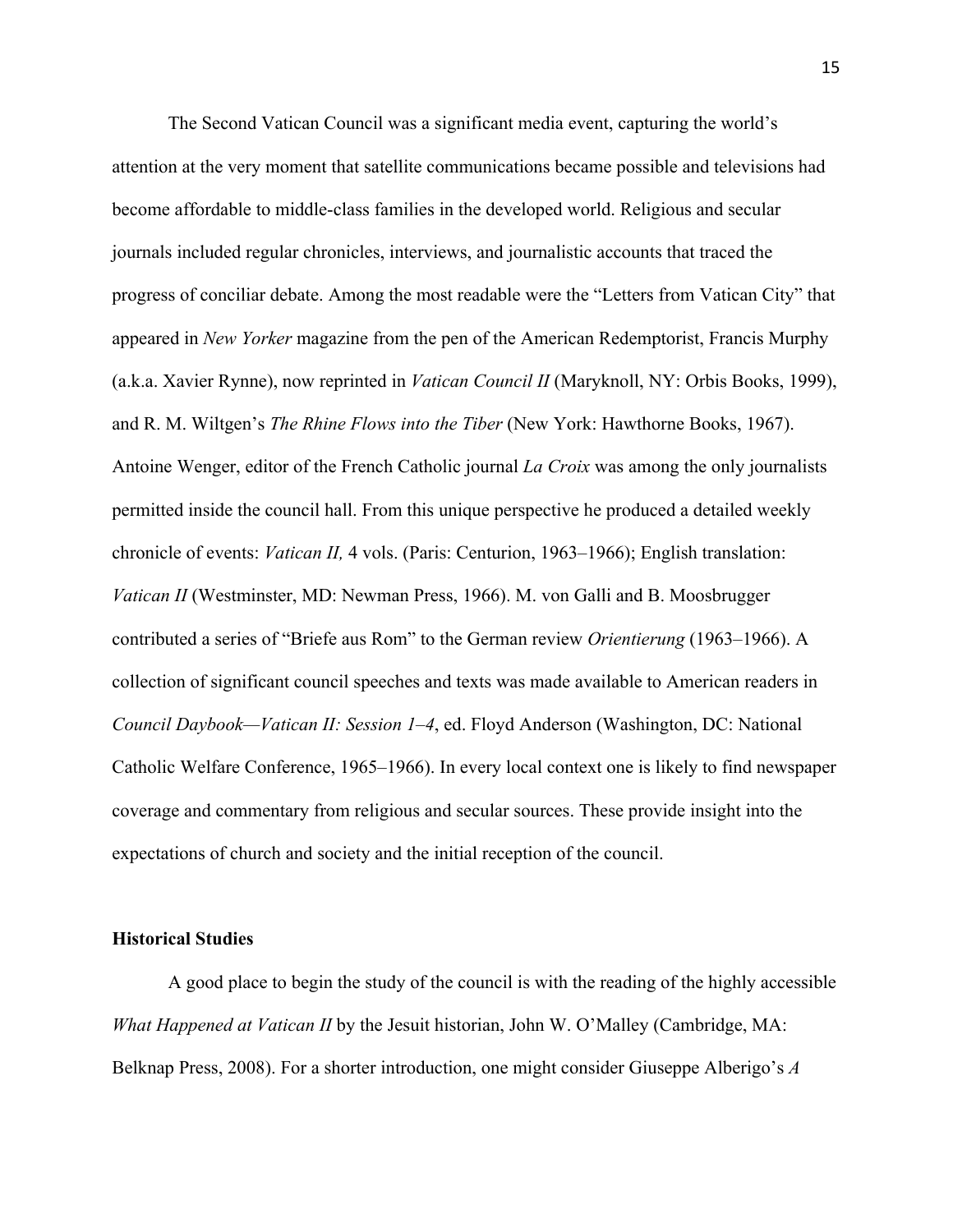*Brief History of Vatican II*, trans. Matthew Sherry (Maryknoll, NY: Orbis, 2009). These wellresearched volumes complement the perspectives reflected in the journalistic chronicles written for a wider audience from the conciliar period suggested above.

Access to the *Acta* of the council has made it possible to re-examine the conciliar event and its teaching from a more critical perspective. The first comprehensive study of both the council itself and the development of the sixteen documents to draw consistently from the *Acta*  and from many of the eye-witness accounts described here is found in the five-volume *History of Vatican II*, developed by an international team of scholars under the direction of Guiseppe Alberigo, and appearing in several languages: English edition, eds. Guiseppe Alberigo and Joseph A. Komonchak (Maryknoll, NY / Leuven: Peeters, 1996–2005). These provide a fuller picture of the council than the original detailed chronicle prepared in the immediate aftermath of the council by G. Caprile, *Il Concilio Vaticano II: cronache del Concilio Vaticano II*, 5 vols. (Roma: La Civiltà Cattolica, 1966–1966). New studies on various aspects of the individual conciliar documents have begun to appear in recent years that draw from these same historical sources.

Also of interest are critical studies of the contribution to the council by protagonists from different regions and works exploring the regional reception of the conciliar teaching. Worth consulting, given the extraordinary influence of the Belgian bishops and theologians, is *The Belgian Contribution to the Second Vatican Council*, ed. Doris Donnelly (Leuven: Peeters, 2008). Other contextual studies include: *Vatican II: Reception and Implementation in the Australian Church,* Niel Ormorod *et al,* eds. (Strathfield: St Paul's, 2012); and *Vatican II: Expériences canadiennes – Canadian Experiences*, G. Routhier, M. Attridge, C. Clifford, eds. (Ottawa: University of Ottawa Press, 2012). In many contexts, one is likely to find collected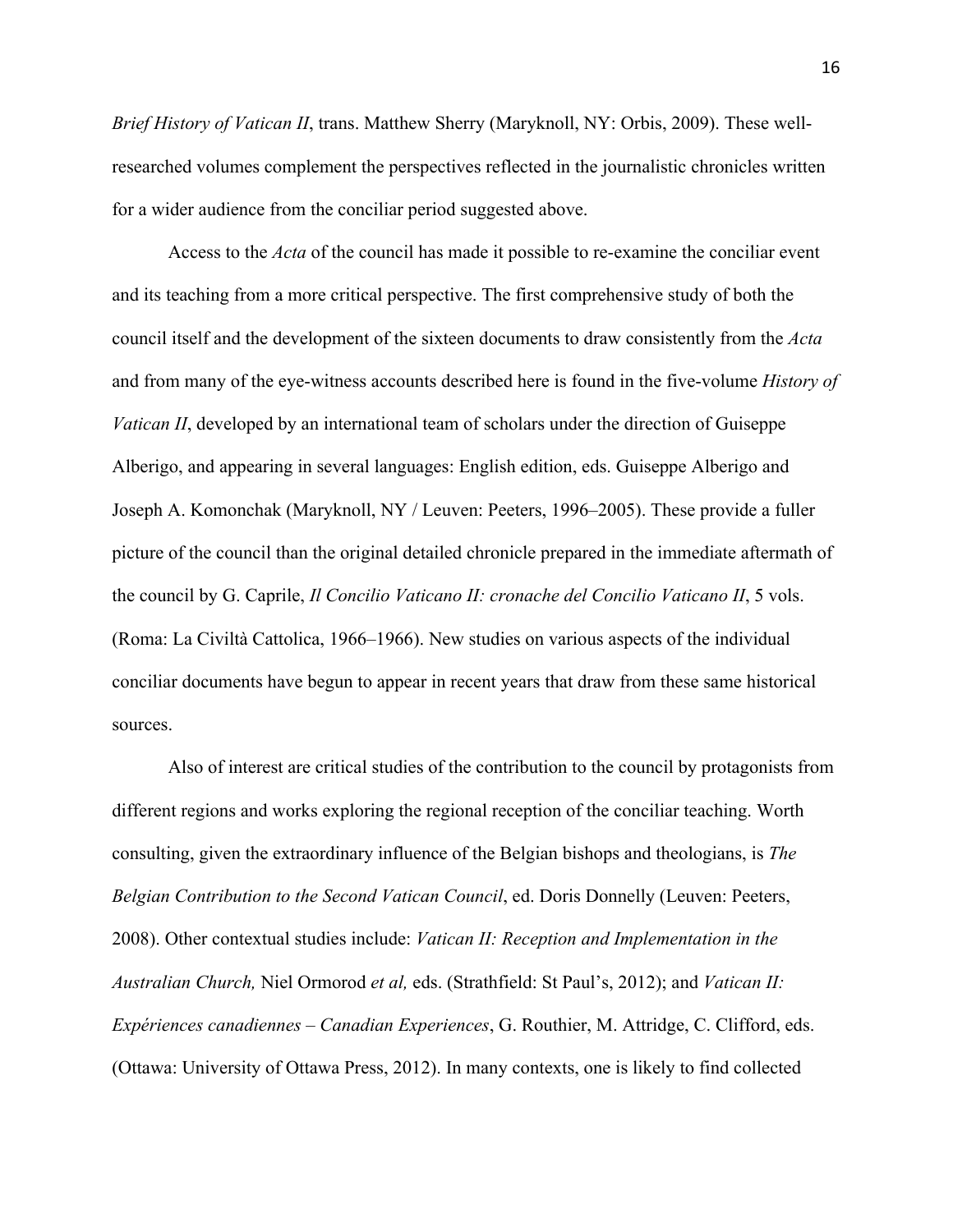papers in special issues of local reviews to mark significant anniversaries. By way of example, we mention Kathllen Coyle, ed., "40 Years of Vatican II and the Churches of Asia and the Pacific: Looking Back and Moving Forward," *East Asian Pastoral Review* 41-42 (2005).

#### **Other Research Instruments**

### **The Council at Work**

A number of resources provide insight into the actual functioning of the council. Among the most useful is *Vatican II: The Complete History* (New York: Paulist Press, 2015), produced under the direction of Alberto Melloni (Italian edition: *Atlante Storico del Concilio Vaticano II* [Milano: Jaca Book, 2015]). Its chapters helpfully introduce readers to the history of the council session by session and include useful timelines, tables, comprehensive lists of council participants, commission members, and descriptions of their respective roles.

A more critical study of the contributions of the various conciliar commissions can be found in *Les commissions conciliaires à Vatican II*, eds. M. Lamberigts, C. Soetens, J. Grootaers (Leuven: Bibliotheek van de Faculteit Godgeleerdheid, 1996). In a similar vein, readers will find it useful to consult *Experience, Organizations and Bodies at Vatican II,* Instrumenta Theologica 21, ed. Maria Teresa Fattori (Leuven: Bibliotheek van de Faculteit der Godgeleerdheid, 1999).

Yet another practical resource is the *Personenlexikon zum Zweiten Vatikanischen Konzil*, eds. Michael Quisinsky and Peter Walter (Freiburg: Herder, 2013), which provides biographical information on several hundred council participants, indications of their roles on various conciliar commissions, and bibliographical data. To complete this picture, one might consult the numerous biographical works pertaining to council participants, many of which are referenced here. An introduction into the theological themes of the council, with greater attention to the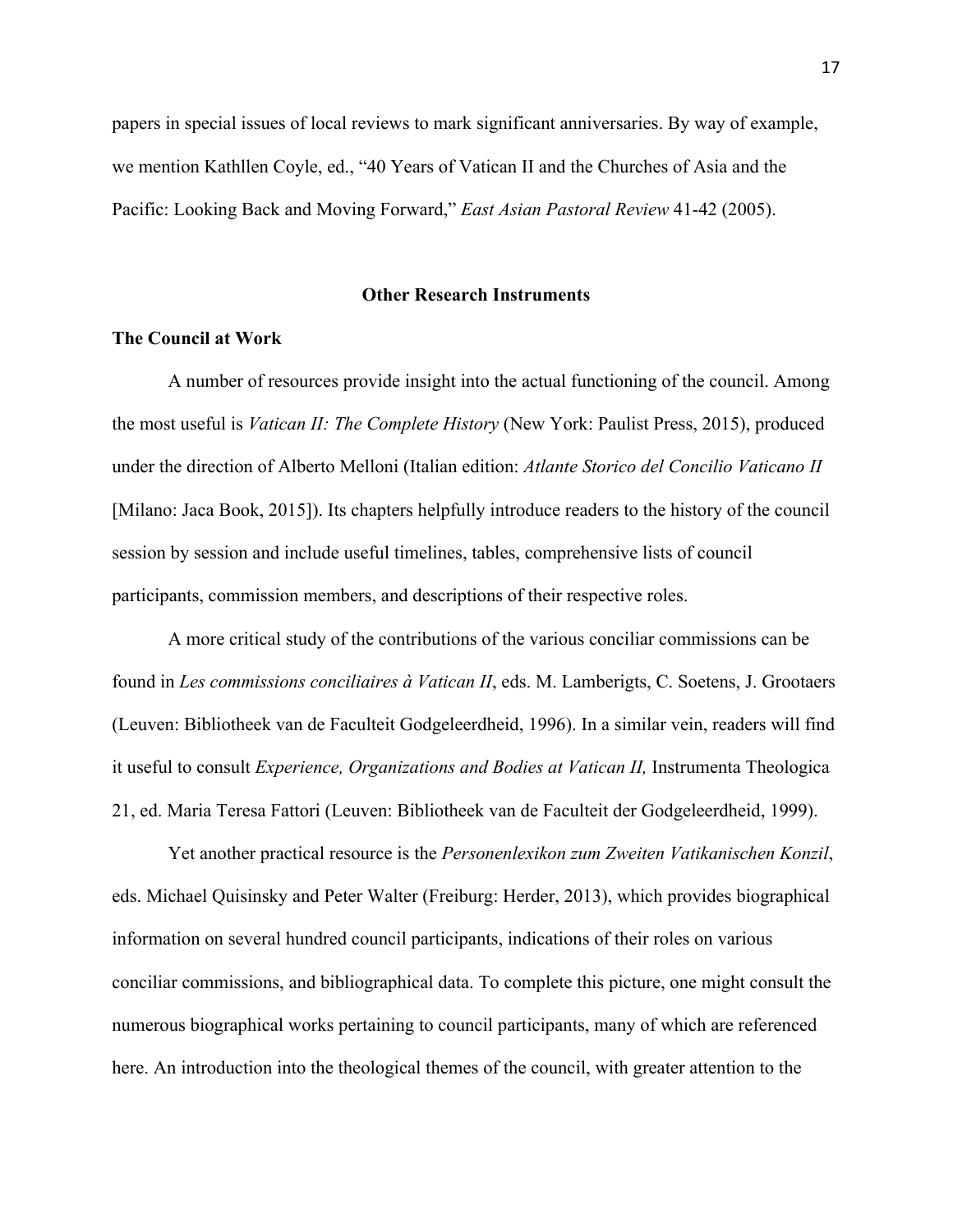contributions to the council by Latin American and Spanish-speaking protagonists, is found in the *Diccionario Teológico del Concilio Vaticano II* (Pamplona: Ediciones Universidad de Navarra, 2015), prepared by Jose Ramon Saldana.

#### **Bibliographical Surveys**

Keeping up with the volume of literature treating the Second Vatican Council is a challenge. This is especially true since the fiftieth anniversary of the council (2009–2015), which generated a renewed interest in conciliar studies. Philippe Roy-Lysencourt has produced a general bibliography in *Bibliographie du concile Vatican II*, Atti et Documenti 34 (Città del Vaticano: Libreria Editrice Vaticana, 2012). While it makes no claim to be an exhaustive compilation, this volume can be a helpful starting point for anyone wishing to identify essential reading. Researchers will also find it informative to consult the occasional literature reviews published by Gilles Routhier, "Recherches et publications récentes autour de Vatican II," in *Laval théologique et philosophique* (1997, 1999, 2000, 2002, 2003, 2004, 2005, 2008, 2011, 2013), or the bibliographical surveys of Massimo Faggioli appearing in both Italian and English in *Cristianesimo nella storia* (2003, 2005, 2008, 2016).

# **Conclusion**

From this brief survey it is clear that a wide array of tools exists to assist scholars and historians as they probe the history and theological developments of the Second Vatican Council. If the volume of documentation and the variety of existing publications is formidable, determined readers seeking to understand the events of the council will be rewarded by a broader and deeper understanding of the church in council—a drama in several acts, filled with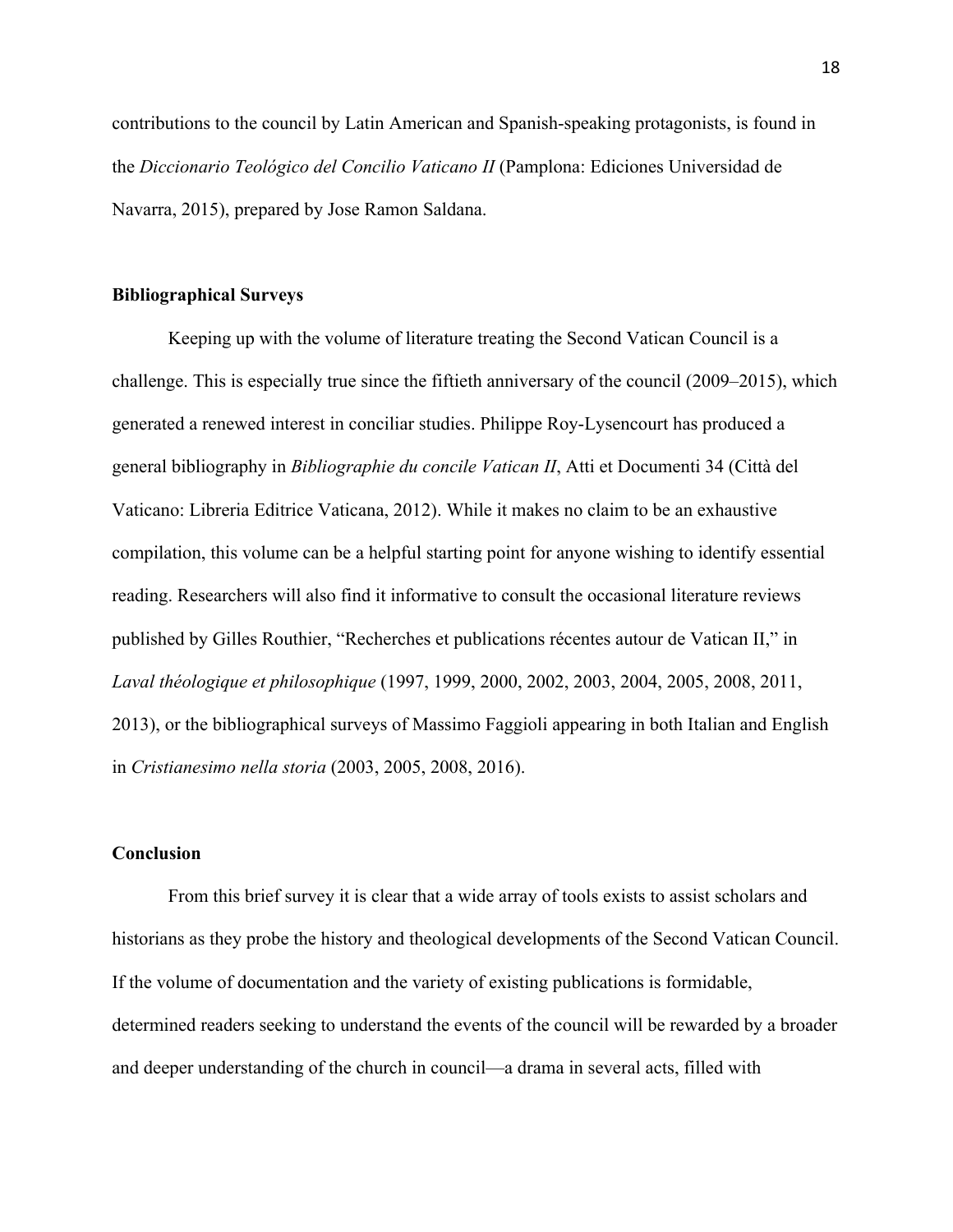thousands of players on a stage as wide as the world itself. Attentive readers will discover how God has made use of the most human of instruments to speak the Gospel to a new age of human history and will witness how the church itself is formed in the processes of sustained prayer, study, encounter, and dialogue.